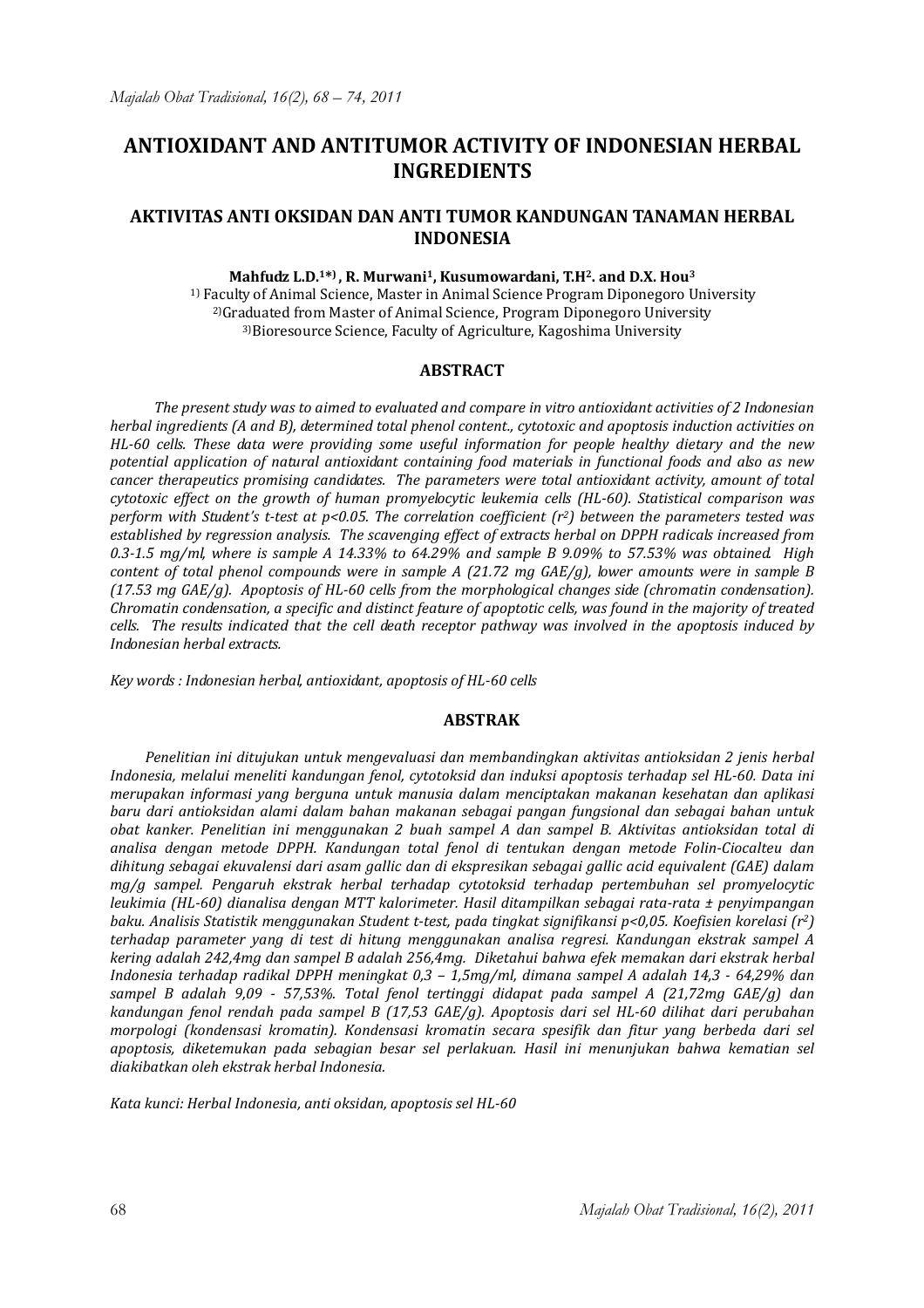# **INTRODUCTION**

The role of free radicals in many disease conditions has been well established. Antioxidant compound in food play an important role as a health-protecting factor to reduce the risk for chronic diseases including cancer, heart disease, brain dysfunction, cataracts and arthritis. There is an increasing interest in natural antioxidants, e.g., polyphenols, present in medical and dietary plants which might help prevent oxidative damage (Silva *et al*., 2005). Polyphenol possess ideal for free radical scavenging activity. Recently, many of the phenol compounds were identified to possess strong antioxidant activity (Rabah *et al*., 2005). The presence of phenol compounds in the human diet is associated with protective effects against some chronic-degenerative disease related to oxidative stress (Riberio *et al*., 2008).

Apoptosis or programmed cell death is an essential event that plays an important role in organism development and homeostasis (Rabah *et al*., 2004 and Liu *et al*., 2006). Tumor growth is regulated by the balance between cell proliferation and apoptosis. Deregulated cell proliferation and suppressed cell death together provide the underlying platform for neoplastic progression. In turn, one essential strategy for cancer therapy is to target the lesions that suppress apoptosis in tumor cells (Zhang *et al*., 2004). In the search for new cancer therapeutics, the herbs being used in traditional medicines for cancer treatment are promising candidates.

Five Indonesian herbals were chosen for the present experiment including *Curcuma xanthorriza* Roxb., *Curcuma aeruginosa* Roxb., *Piper retrofractum* Vahl., *Zingiber aromaticum*, Val. and *Aegle marmelos*, L. Corr. For generations, Javanese people has used rhizome of *C. xanthorrhiza*. as an anti-stress (Yasni and Imaizumi, 1991) as well as anti-inflammatory agent (Claeson and Panthong, 1993; Claeson and Pongprayoon, 1996), antibacterial and antimicrobial (Hwang and Shim, 2000), antihepatotoxic (Lin and Lin, 1995), and antioxidative (Masuda and Isobe, 1992).

The rhizomes of *C. aeruginosa* have been used as anthelmintic medicine in Indonesia. The water extract from the rhizome of *C. aeruginosa*  effectively inhibited on HIV-1 infected MT-4 cells (Otake *et al*., 1995). *P. retrofractum* is a piper species indigenous which is used in the Indonesian medicine. Studies on its crude extracts also exhibited insecticidal properties (Banerji *et al*.,

2002). *Z. aromaticum*, belonging to the family Zingiberaceae, is one of the popular traditional medicines extensively used in Indonesia. Some studied reported that *Z. aromaticum* effective as an anticancer agent (Kirana *et al*., 2003), antibacterial (Ficker *et al*., 2003), antifungal and antiinflammatory (Handayani, 1994). *A. marmelos*, commonly known as bael fruit, is a spinout tree belonging to the family Rutaceae and has an important place in indigenous systems of medicine (Jagetia *et al*., 2005). *A. marmelos* is claimed to be useful in treating pain, fever, inflammation, respiratory disorders, cardiac disorders, dysentery and diarrhea (Arul *et al*., 2005).

The purposes of present study were to evaluate and compare in vitro antioxidant activities of 2 Indonesian herbal, determine total phenolic content., cytotoxic and apoptosis induction activities on HL-60 cells.

These data were providing some useful information for people healthy dietary and the new potential application of natural antioxidant containing food new materials in functional foods and also as cancer therapeutics promising candidates.

# **METHODOLOGY**

## **Material**

This experiment used 2 samples (sample A and sample B) as shown in Table 1, ethanol 90%, methanol 80%, dimethyl sulfoxide (DMSO), 2,2- Diphenyl-1- picrylhydrazyl (DPPH), (S)-(-)-6 hydroxy-2,5,7,8-tramethylchroman- 2-carboxylic acid (Trolox), gallic acid,  $Na<sub>2</sub>CO<sub>3</sub>$ , Folin-Ciocalteu, HL-60 cells, RPMI medium 1640, Fetal Bovine Serum (FBS), MTT solution, 0.04 HCl-isopropanol, PBS, RIPA buffer, 6xSDS buffer, TBST and ECL. **Sample Preparation** 

Preparation of the samples as were as follows: five Indonesian herbals were purchased from East Java and Central Java, Indonesia. Mature and about full size of each herbal were harvested, washed in flowing water, sliced and dried under the sun until the water content reached less than 10%. The dried slices of each herbal were crushed using 0.2 mm diameter mesh and then mixed together as according to the composition as shown in Table 1. **Sample Extraction** 

Samples were extracted with ethanol 90% for 48 hour in room temperature. Extracts were evaporated to dryness under reduced pressure at 30oC in a rotary evaporator. Total extractable compound of each sample were weighted and dissolved in DMSO for assessment of antioxidant activity and determination total phenolic content. Samples extracts was stored at -20 °C before analysis.

**<sup>\*</sup>Korespondensi : Mahfudz L.D. Faculty of Animal Science, Master in Animal Science Program Diponegoro University Email : inditik@yahoo.com**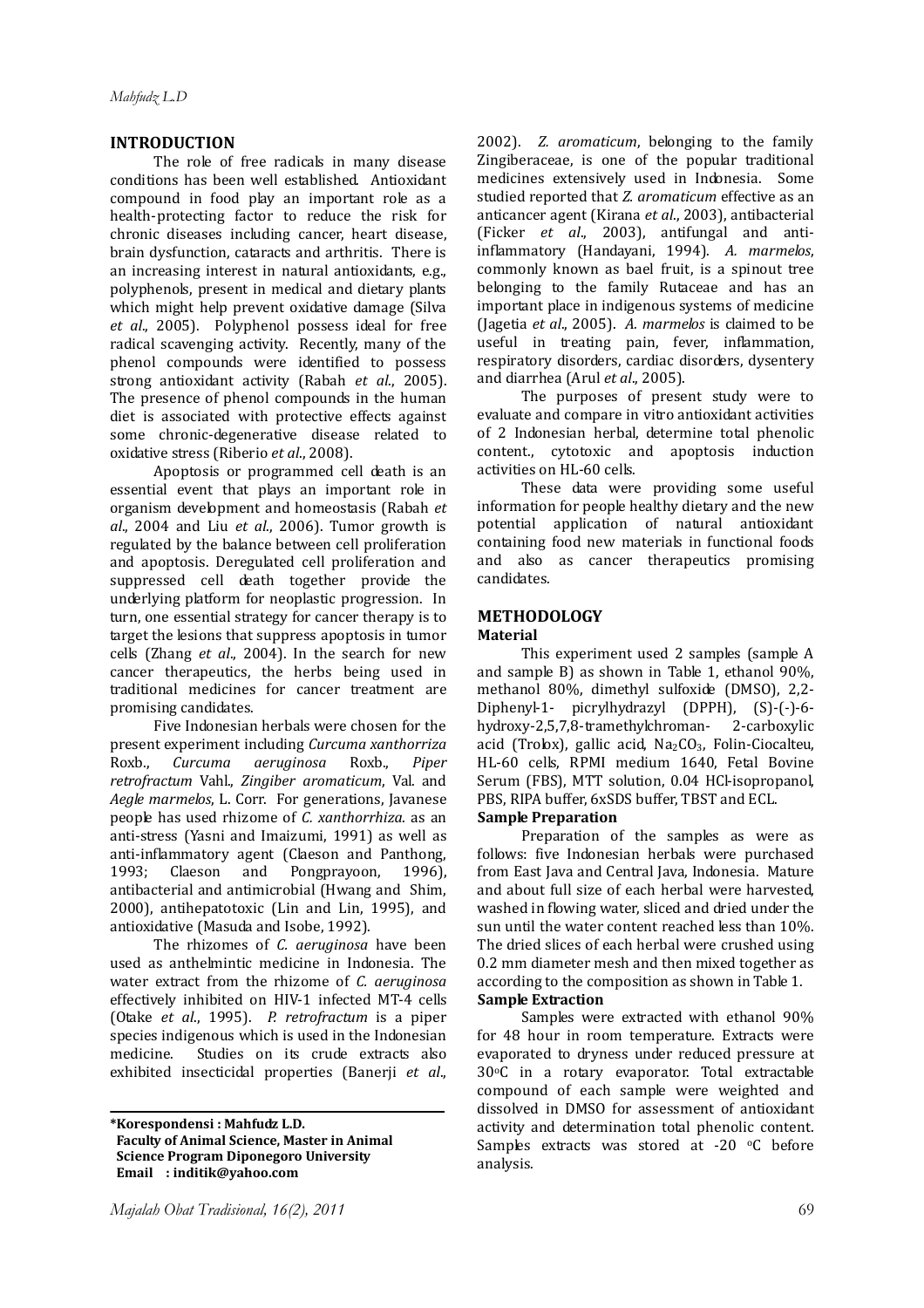|  | Table I. Percentage of Herbal Ingredients of Sample A and Sample B |  |  |
|--|--------------------------------------------------------------------|--|--|

| <b>Herbal Name</b>            | Sample A                 | Sample B |
|-------------------------------|--------------------------|----------|
| (a) Curcuma xanthorriza Roxb. | $\overline{\phantom{a}}$ | $16\%$   |
| (b) Curcuma aeruginosa Roxb.  | $\overline{\phantom{a}}$ | 10 %     |
| (c) Piper retrofractum Vahl.  | $\overline{\phantom{a}}$ | 8%       |
| (d) Zingiber aromaticum Vahl. | 33.33%                   | 19%      |
| (e) Aegle marmelos L. Corr.   | 66.67%                   | 47 %     |



*a. Curcuma xanthorriza* Roxb. *b. Curcuma aeruginosa* Roxb.



*c. Piper retrofractum* Vahl. *d. Zingiber aromaticum*, Val



e. Bael Fruit (*Aegle marmelos*, L. Corr)

# **DPPH Radical Scavenging Assay**

Total antioxidant activity of the extracts was assessed by DPPH method. Each sample (Concentration : 0.3, 0.6, 0.9, 1.2 and 1.5 mg/ml) and DPPH solution were placed into each well of 96 well micro titer plates and mixed vigorously. The mixture was allowed to react for 30 minutes in the dark and absorbance was measured using microplate reader at 490 nm.

# **Determination of Phenolic Content**

The amount of total phenolic in the extracts was determined by Folin-Ciocalteu method and calculated as gallic acid equivalent and expressed as a gallic acid equivalent (GAE) in milligrams per gram of samples.

# **Cell Viability Assay**

Cytotoxic effect of herbal extracts on the growth of human promyelocytic leukemia cells (HL-60) was assessed by MTT colorimetric assay. The procedures as shown as below: briefly 100 μl of cell suspension  $(2 \times 10^4 \text{ cells/ml})$  were treated with various concentration of herbal extracts (0, 25, 50, 100 and 200 μg/ml) for 48 hour in 96 well micro plate. MTT solution was added into each well and incubated for 4 hour. After dissolving the MTT formazan product, the amount of formazan product was determined by measuring the absorbance at 595 nm with a micro plate reader.

# **Western Blotting Analysis**

The procedures of western blotting analysis for caspase-3, caspase-8, caspase-9 and PARP cleavage as shown as below:

HL-60 cells (2 x 10<sup>6</sup> cells) were cultured on RPMI-1640 medium supplemented with 10% fetal bovine serum for 24 hours at  $37^{\circ}$ C with 5% CO<sub>2.</sub> The cells were treated with samples (0, 200, 400 μg/ml) and then incubated for 12 hours at 37oC with 5%  $CO<sub>2</sub>$ . The cells were harvested by centrifugation (2500 rpm at  $4^{\circ}$ C) and rinse with ice-cold PBS. The pellets were lysed with modified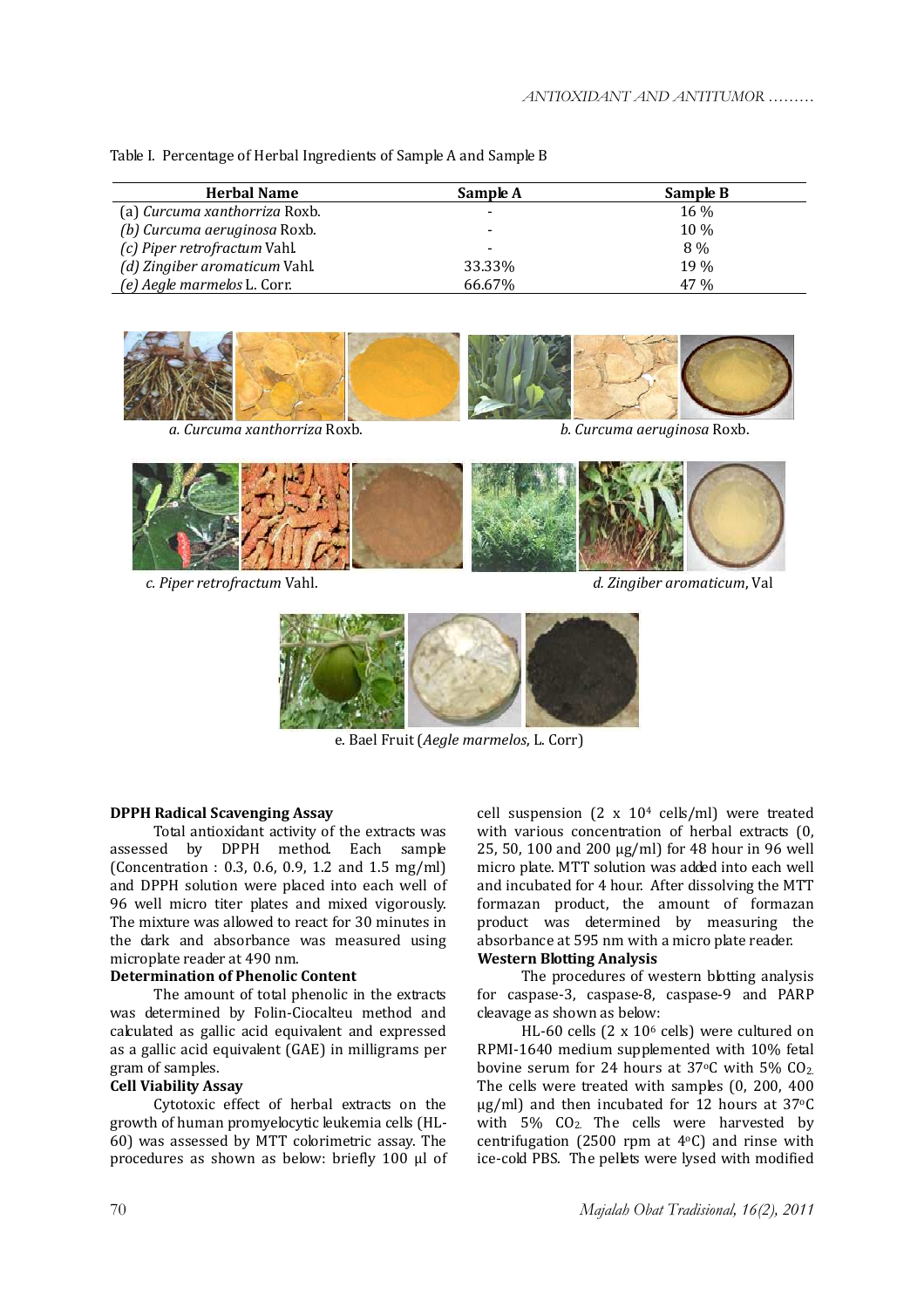

Figure 2. DPPH Radical Scavenging Activity of the Extracts from Indonesian Herbal

RIPA buffer containing 1 M Tris HCl (pH 8.0), 10% NP-40, 10% Na-deoxycholate, 5 M NaCl, 0.5 M EDTA (pH 7.4-8.0), 0.1 PMSF, 200 mM Na3VO4, 200  $m$ M NaF, Protein inhibitor cocktail and H<sub>2</sub>O. The lysates were then sonicated for 10 second and centrifuged at 14.000 g for 15 minutes at 4oC. The supernatants (100 μl) were boiled in 6xSDS buffer (20  $\mu$ l) and bromophenol blue solution (2  $\mu$ l) for 5 minutes at  $100^{\circ}$ C. Equal amounts of lysates protein were run on SDS-PAGE and electrophoretically transferred to PVDF membrane. The blots were first blocked with TBST buffer containing 5% of non-fat dry milk. The membrane was incubated with specific primary antibody overnight at 4°C. The blots were further incubated for 1 hour with HRP-conjugated secondary antibody. Bounds antibodies were detected by ECL kit with Lumi Vision Image Analyzer.

#### **Statistical Analysis**

Results were expressed as mean ± standard error. Statistical comparison was performed with Student's t-test. Differences were considered significant at p<0.05. The correlation coefficient  $(r^2)$  between the parameters tested was established by regression analysis.

#### **RESULT AND DISCUSSION**

## **Extracts Yield (amount of total extractable compound)**

The amounts of extractable were 242.4 mg/gr dry sample A and 256.4 mg/gr sample B. It has been known that almost all of herbal contained essential oils and almost all of the essential oil were terpene or terpenoid. *C. xanthorrhiza*  contained 32 of essential oil compound such as sikloisopremmirsen and ptolylmetilcarbinol (ISM, 2007). *C. aeruginosa* contains isocurcumenol

8,25%; curcumenol 9,92%, curcumenone; 1,85% and dihidrocurdione 9,41% (Elfahmi, 2006). Limonen was found in *Z. aromaticum* and eugenol was one of essential oils component *A. marmelos.*

## **Antioxidant Activity**

The DPPH is a stable free radical, which has been widely accepted as a tool for estimating free radical scavenging activities of antioxidants. Figure 2 shows the dose response curve of DPPH radical scavenging activities of Indonesian herbal extracts. The scavenging effect of Indonesian herbal extracts on DPPH radicals increased from 0.3-1.5 mg/ml, where is sample A 14.33% to 64.29% and sample B 9.09% to 57.53% was obtained.

The IC50 was identified as the effective concentration at which the DPPH radicals were scavenged by 50% and it was show that extracts of sample A  $(1.07\pm0.14)$  had the higher DPPH radical scavenging activity than extracts of sample B (1.29±0.08). A higher of DPPH radical scavenging activity is associated with a lower IC50 value. It was evident that the extracts did not show the hydrogen donating ability to act as antioxidants. However from the statistical analysis, IC50 in scavenging abilities on DPPH radicals between sample A and sample B was not significantly different (P>0.05).

It has been reported that each herbal from samples has an antioxidant activity. Component such as lignan contained in *C. aeruginosa*, *P. retrofractum* (sasamin), *Z. aromaticum* (limonene) and *A. marmelos* (limonene) might be responsible for its powerful antioxidant capacity (ISM, 2007). Curcumin which contained in *C. xanthorrhiza* and *C. aeruginosa*, xanthorrhizol in *C. xanthorrhiza* also had an antioxidant activity (Pan *et al*., 1999)Marmelin in *A. marmelos* had been reported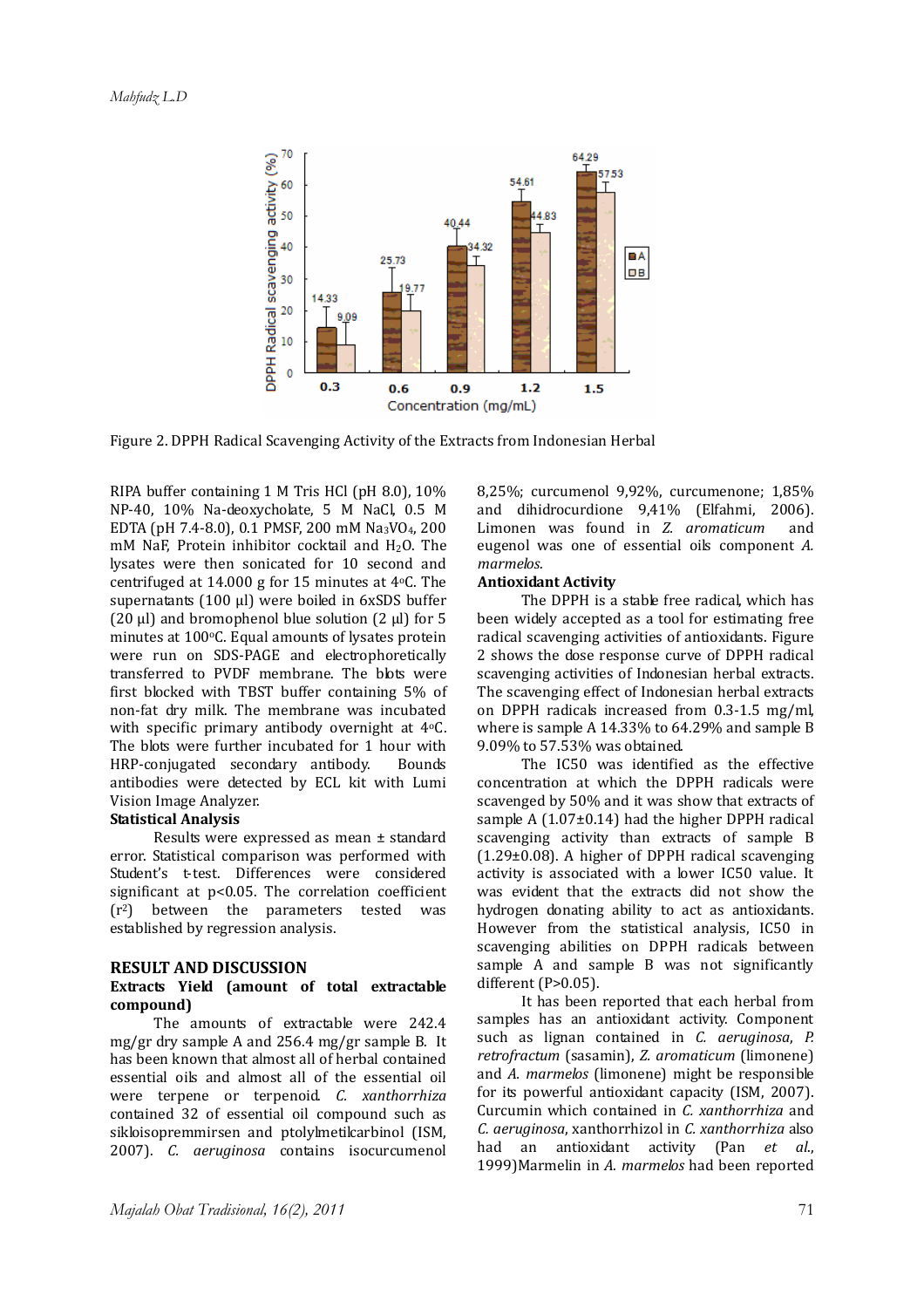

Figure 3. Total Phenolic Content of Indonesian Herbal Extracts (A and B). Amounts are represented as GAE (mg/g)



Figure 4. Effect of Indonesian Herbal Extracts on Cell Survival Rate

has an antioxidant activity (Singh *et al*., 2000). Others reports have also showed outstanding antioxidant activity of clove inhibiting lipid peroxidation by marmelin (Rajadurai *et al*., 2005). The active constituents in *A. marmelos* are eugenol and flavonoid glicosida compounds, available to traps free radical such as hydroxyl or super oxide (Singh *et al*., 2000).

Sample A which contained only 2 herbals had an antioxidant activity higher than sample B which contained 5 herbals. The difference of herbal composition of each sample might influence of antioxidant activity.

# **Total Phenolic Content**

The content of phenolic could be used as an important indicator of its antioxidant capacity which may preliminary screen edible medical plant and use as natural sources of antioxidant functional foods (Liu *et al*., 2008). Figure 3 shows total phenolic content of the Indonesian herbal extracts.

High content of total phenolic compounds were found in sample A (21.72 mg GAE/g). Lower amounts of phenolic content were obtained in sample B  $(17.53 \text{ mg } GAE/g)$ . These finding suggested that the level of antioxidant activity and the amount of phenolics were closely related to each other. With further data analysis, a significant linear correlation ( $r^2$  = 0.99 for sample A and  $r^2$  = 0.98 for sample B) between antioxidant activity and total phenolic content of each sample was confirmed, which suggested that phenolic compound in these sample provide substantial antioxidant activity.

HL-60 cells which is a valid model for determining the anticancer compounds (Hou *et al*.,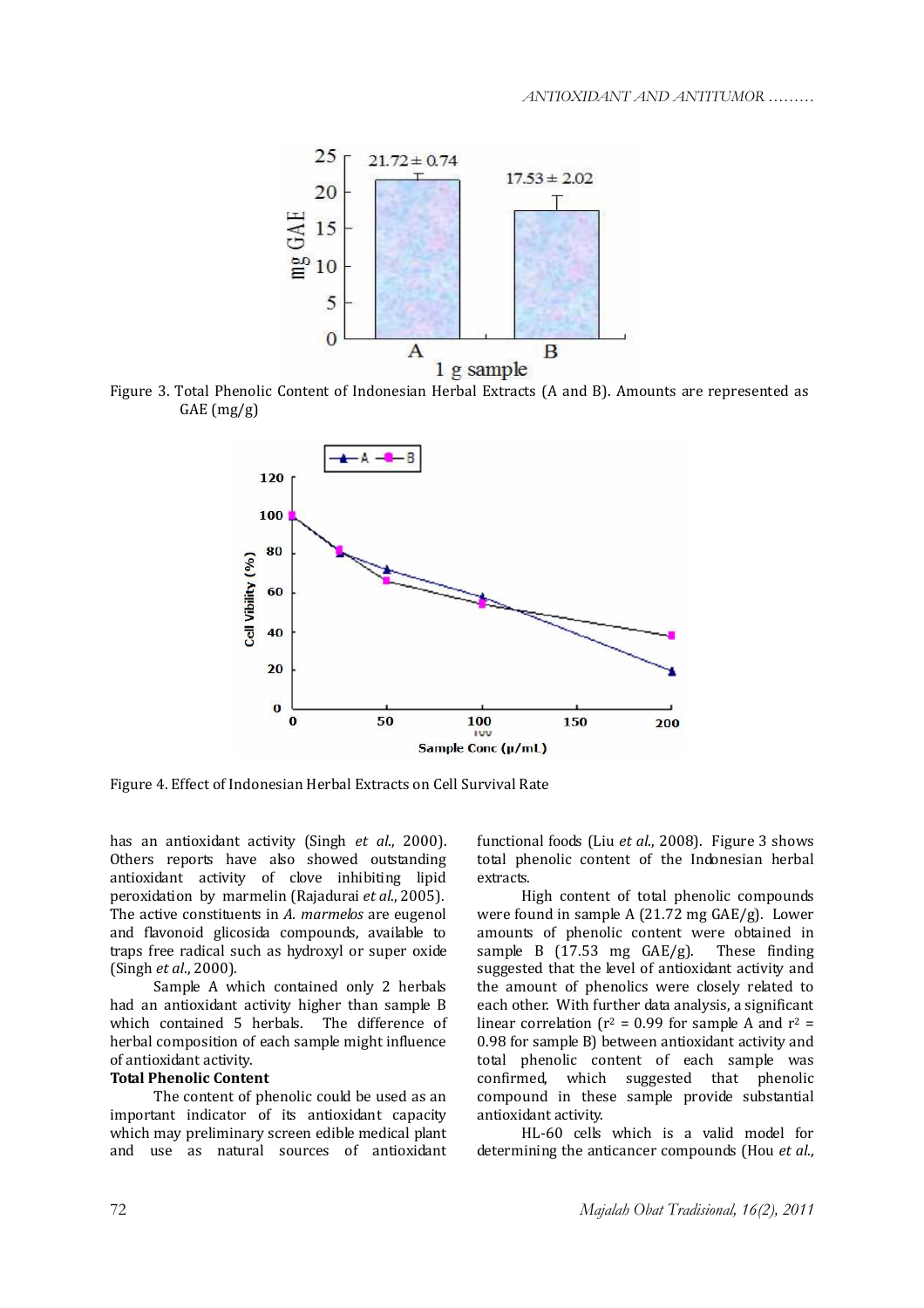2003), were used to determine the anticancer properties of Indonesian herbal extracts.Figure 4 shows the dose-dependent manner of Indonesian herbal extracts on proliferation of HL-60 as measured with the MTT assay after the incubation times of 48 hours.

The results suggested that both samples, A and B showed significant inhibition of the cell growth of HL-60. The maximum inhibition was observed at the concentration of 200 μg/ml, which caused 80.4% inhibition with sample A and 62.3% inhibition with sample B, respectively.

From the effective concentration of the extract, seen that extracts of sample A  $(90.91 \pm 0.18)$ μg/ml) had the higher antiproliferation activity than extracts of sample B  $(113.86 \pm 1.08 \text{ µg/ml})$ , as shown by the lowest value of IC50. A higher of antiproliferation activity is associated with a lower IC50 value. This findings demonstrate that the antiproliferation activity of Indonesian herbal extracts increased with the increase of samples concentration.

## **CONCLUSION**

The Indonesian herbals extract had antioxidant, cytotoxic and apoptosis induction on HL-60 cells activities. High content of total phenolic compounds were found in sample A (21.72 mg  $GAE/g$  and in sample B (17.53 mg  $GAE/g$ ).

# **ACKNOWLEDGEMENT**

Thank you for the opportunity to get PAR Program from General Directorate Higher Education, Ministry of Education, Republic Indonesia to visit and doing research in Kagoshima University Japan.

## **REFFERENCES**

- Arul, V., Miyazaki, S. and Dhananjayan, R.. 2005. Studies on the anti-inflammatory, antipyretic and analgesic properties of the leaves of *Aegle marmelos* Corr. *J. of Ethmopharmacology* 96 : 159-163.
- Banerii, A., Sarkar, M. and Datta, R. 2002. Amides from *Piper brachytachyum* and *Piper retrofractum*. *Phytochemistry* 59 : 897-901.
- Claeson, P. and Panthong A. 1993. Three nonphenolic diarylheptanoids with antiinflammatory activity from *Curcuma xanthorrhiza*. *Planta Medica* 59(5): 451-454
- Claeson, P. and Pongprayoon, U. 1996. Nonphenolic linear diarylhepatonoids from *Curcuma xanthorrhiza*: A novel type of topical anti-inflammatory agents: Structureactivity relationship. *Planta Medica* 62(3): 236-240.
- Elfahmi. 2006. Phytochemical and Biosynthetic Studies of Lignans: with a Focus on Indonesian Medicinal Plants, Facilitair Bedrijf, Univ of Groningen, the Netherlands.
- Ficker, C.E., Smith, M.L., Susiarti, S., Leaman, D.J., Irawati, C. and Arnason, J.T. 2003. Inhibition of human pathogenic fungi by members of *Zingiberaceae* used by the Kenyah (Indonesian Borneo). *J. of Ethnopharmacol*, 85: 289-293.
- Handayani, V.R.. 1994. Uji aktivitas antiinflamasi ekstrak *Zingiber aromaticun* rhizoma, *Zingiberis zerummbeti* rhizoma, dan *Zingiberis americanis* rhizoma pada tikus putih. Laporan Penelitian Puslitbang Farmasi, Balitbangkes, Depkses Rl
- Hou, D. –X., Ose, T., Lin, S., Harazoro, K., Imamura, I., Kubo, M., Uto, T., Terahara, N., Yoshimoto, M. And Fujii, M. 2003. Anthocyanidins induce apoptosis in human promyelocytic leukemia cells: Structure-activity relationship and mechanism involved. Int. *J. Oncol.* 23: 705-712.
- Hwang, J. K. and Shim, J. S. 2000. Xanthorrhizol: A potential antibacterial agent from *Curcuma xanthorrhiza* against Streptococcus mutans. *Planta Medica,* 66(2): 196-197.
- ISM. 2007. Standardization of Indonesian Extracts Herbal. PT. ISM Company Profile, Indonesia. (Unpublished).
- Jagetia, G.C., Venkatesh, P. and Baliga, M.S. 2005. *Aegle marmelos* (L) Correa Inhibits The Proliferation of Transplanted Ehrlich Ascites Carcinoma in Mice. *Biol. Pharm. Bull.* 28 (1) : 58-64.
- Kirana, C., McIntosh, G.H., Record, I.R. and Jones, G.P. 2003. Antitumor activity of extract of *Zingiber aromaticum* and its bioactive sesquiterpenoid zerumbone. *Nutr. Cancer* 45 (2) : 218-225.
- Lin, S.C. and Lin, C.C. 1995. Protective and therapeutic effects of *Curcuma xanthorrhiza* on hepatotoxin-induced liver damage. *Am J.of Chinese Med* 23(3-4): 243-254.
- Liu, J., Li, Y., Ren, W. and Hu, W.X. 2006. Apoptosis of HL-60 cells induced by extracts from *Narcissus tazetta* var. chinensis. *Cancer Letter* 242: 133-140.
- Liu, H., Qiu, N., Ding, H and Yao, R. 2008. Polyphenols contents and antioxidant capacity of 68 Chinese herbals suitable for medical or food uses. *Food Research International* 41 : 363-370.
- Masuda, T. and Isobe, J. 1992, Antioxidative curcuminoids from rhizomes of *Curcuma xanthorrhiza*. *Phytochemistry* 31(10): 3645- 3647.